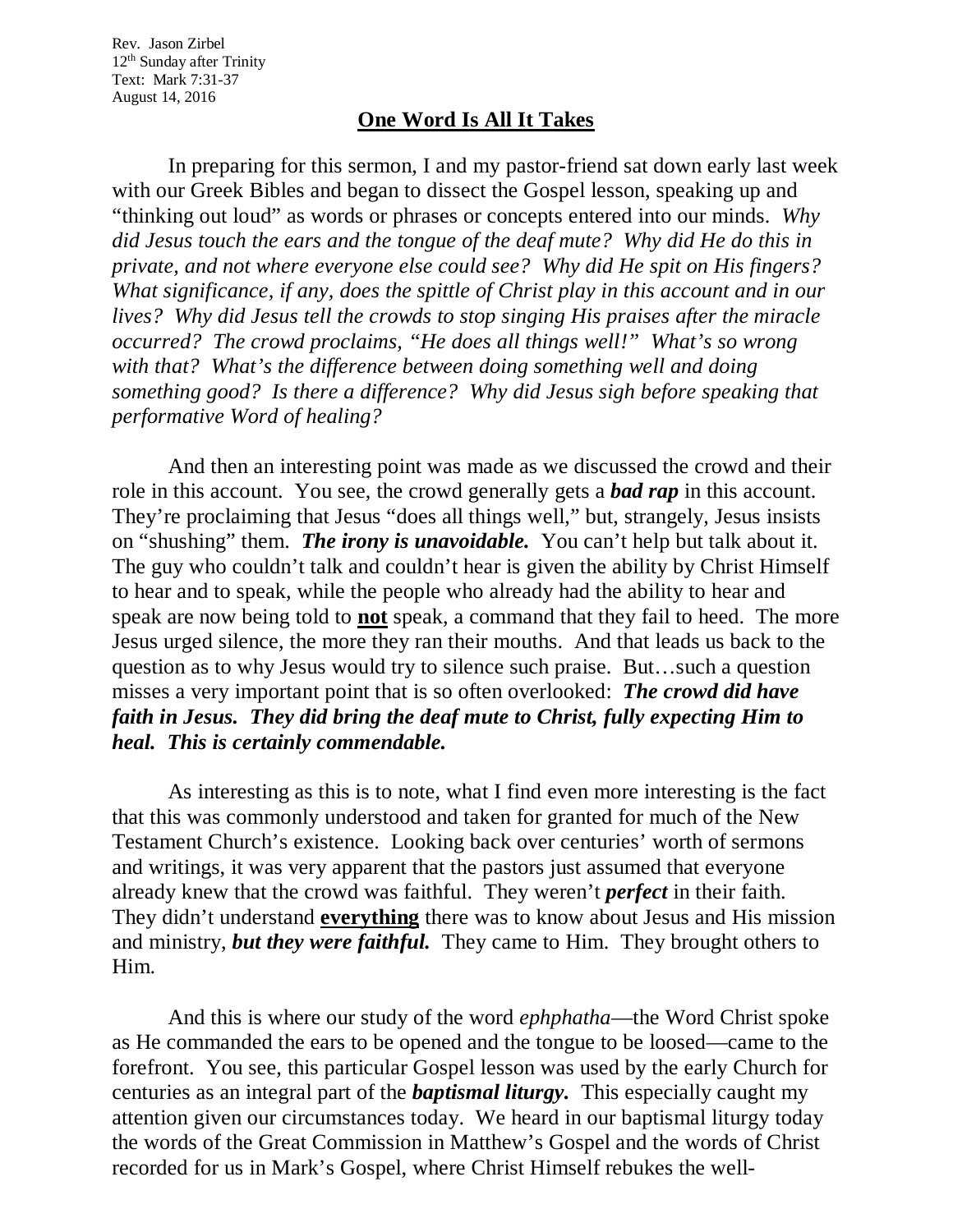intentioned disciples, imploring them to allow the littlest of children to come unto Him and be brought to Him. In addition to these Gospel passages, our ancient forefathers would have also proclaimed *"Ephphatha!"* This Gospel lesson would've been included as one of the readings. The reason the *ephphatha* text was read aloud for all to hear was because **all** needed to hear it and be reminded of the gift of life that Christ had given to each and every one of them. Everyone needed to be reminded of the life-giving power and efficacy of the Word of God. *The Word of God works! It does what it says! It's performative. "Let there be…"* and there was! *"Little girl, I say to you 'arise,'"* and she did. *"Lazarus, come out of the tomb,"* and he did. *"Ephphatha! Be opened!"* And the ears and the tongue instantly obeyed their Creator and Redeemer.

It's this same *ephphatha* reality that your Lord continues to work in Holy Baptism this very day. It's not the water that does the work, *but the Word of God in, with, and under that water;* the Word of God that snatches us from the devil and transfers us into God's holy and heavenly kingdom; the Word of God that renames us and adopts us once for all time, putting upon us the eternal and triune name of God Himself, making us His co-heirs and His children of promise and everlasting salvation. This can *never* be taken away from us. No matter how bad life gets, we belong to Christ. **The Word works.** It never fades or loses its potency. It doesn't need our help. It doesn't have a shelf life. It's *always* contemporary, always speaking to us right where we're at in life. There's **never** a time that God is not "I am." We bear this very name upon our head and our hearts—"I am" as in "I am the resurrection and the life; I am the vine and you are the branches; I am the light of the world; I am the Good Shepherd; I am the door; I am the Bread of Life"—marking us as one who has been claimed, redeemed, and resurrected in His all-redeeming life, death, and resurrection.

Along these same lines and in keeping with our early Church grandparents of the faith, this very apropos *ephphatha* text that sounds in our ears today speaks to the faith of the crowd bringing the one who is in bondage to Christ. You witnessed it today. You were a part of it! The family, not just the immediate family, but the congregational family of faith, brings this little child of Adam to Christ because we know that He is the only One who can loosen the bonds of sin, death, and the devil that she and all children of Adam were conceived into. Our faith doesn't save this child, but our faith *compels* us to bring this child to the One who can and does save her. The Word we hear fills our hearts and pours forth from our lips. This life-giving Word naturally bears good fruit; the fruits of faith witnessed in our thanks and praise and our pointing others to and bringing others to Christ. *We get it. Maybe not perfectly, but we get it.* Here is Christ! *Ephphatha!* His Word speaks forgiveness, and this child **is** forgiven. It's that simple. All her sin is drowned and put to death in the waters of baptism. Her death sentence is commuted to life; life in Christ; eternal life and freedom in Him and because of Him.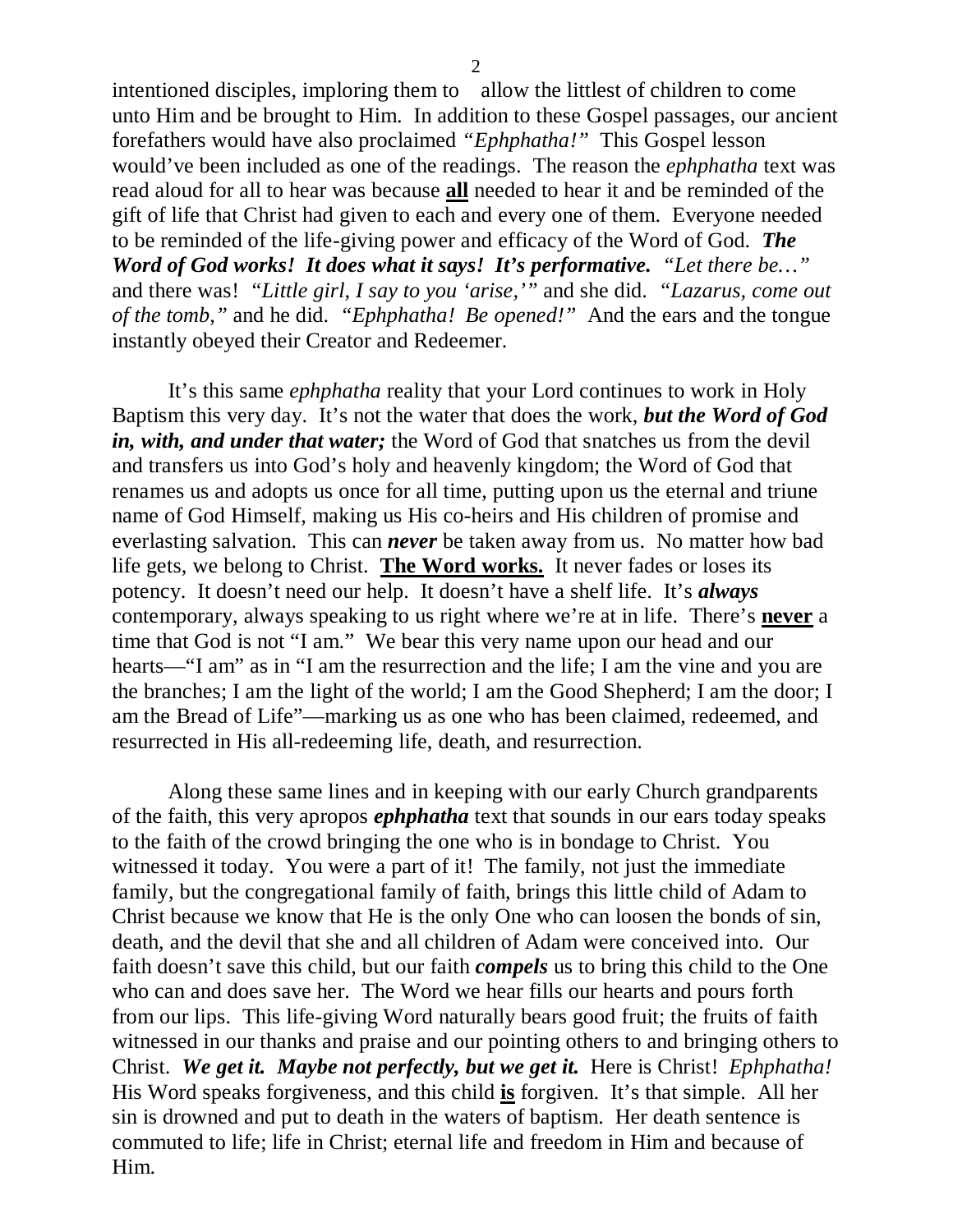The Word works! It's so simple, and yet so unbelievably profound, the heights and depths of which we'll never come close to understanding. *The Word still works.* I know we already know this, but how often do our words and deeds betray the fact that maybe we don't believe it? I won't waste the time enumerating the many ways our unbelief in the efficacy of the Word is put on full display in our daily lives. I will, however, point out the fact that so often we do disbelieve the power and efficacy of God's Word *simply because we don't see the results we're looking for or hoping for.* We disbelieve and doubt because we don't see immediate and tangible change in our immediate and tangible lives. So often we disbelieve because we're convinced that *there has to be something bigger, better, flashier; something that generates more of the change we're hoping for, more hype and happiness and gushing emotions. "This…? This is just Word and Sacrament ministry. There's got to be more! There needs to be more! How else are we going to get through to people and make disciples and grow the Church?"*

Folks: That's not yours to worry about. God is the One who opens the ears and hearts and minds of people. God is the One who gets through to people and grants life and growth out of sinful nothingness. God is the One who frees and loosens the bonds of sin. God is the One who works and sustains faith in people. As I've said in the past, the Church already has a Savior. It doesn't *need* you. It doesn't *need* me. As Christ Himself once said, *"If these ones didn't cry out, the very stones in the street would cry out."* God doesn't *need* me to make salvation work or to make Christ known. I could be replaced by a rock. But...God chooses to use me to work His gift of salvation. It's very humbling and more than a little terrifying. God chooses to use me to accomplish His will; my hands to do His baptizing; my mouth to speak His Word. Lord, have mercy!

He does the same thing with you in your daily vocations. As the LWML says, *"[O]ur hands to work for Him, our feet to go on His errands, our voice to sing His praises, our lips to proclaim His redeeming love, our silver and our gold to extend His Kingdom, our will to do His will…."* We are all called by Him to point to Him and bring others to Him and proclaim Him and His Truth; the Truth that says that the wage of sin is death and all have sinned and fallen short of the glory of God; the Truth that says that the wage of sin has been *paid in full by the all-propitiating sacrifice of Jesus Christ*, the Lamb of God who takes away all the sin of the world. We're all called by Him to simply let the light and joy of our justification in Him shine forth for all to behold, like a city upon a mountaintop or candle in a dark room.

*"Tetelestai! It is finished!"* This is the single word that Christ victoriously proclaimed from His cross right before surrendering His Spirit and falling peacefully asleep in the sabbath rest of death in the hands of His loving Father. It is finished, once and for all! Christ's performative Word of victory *still* booms